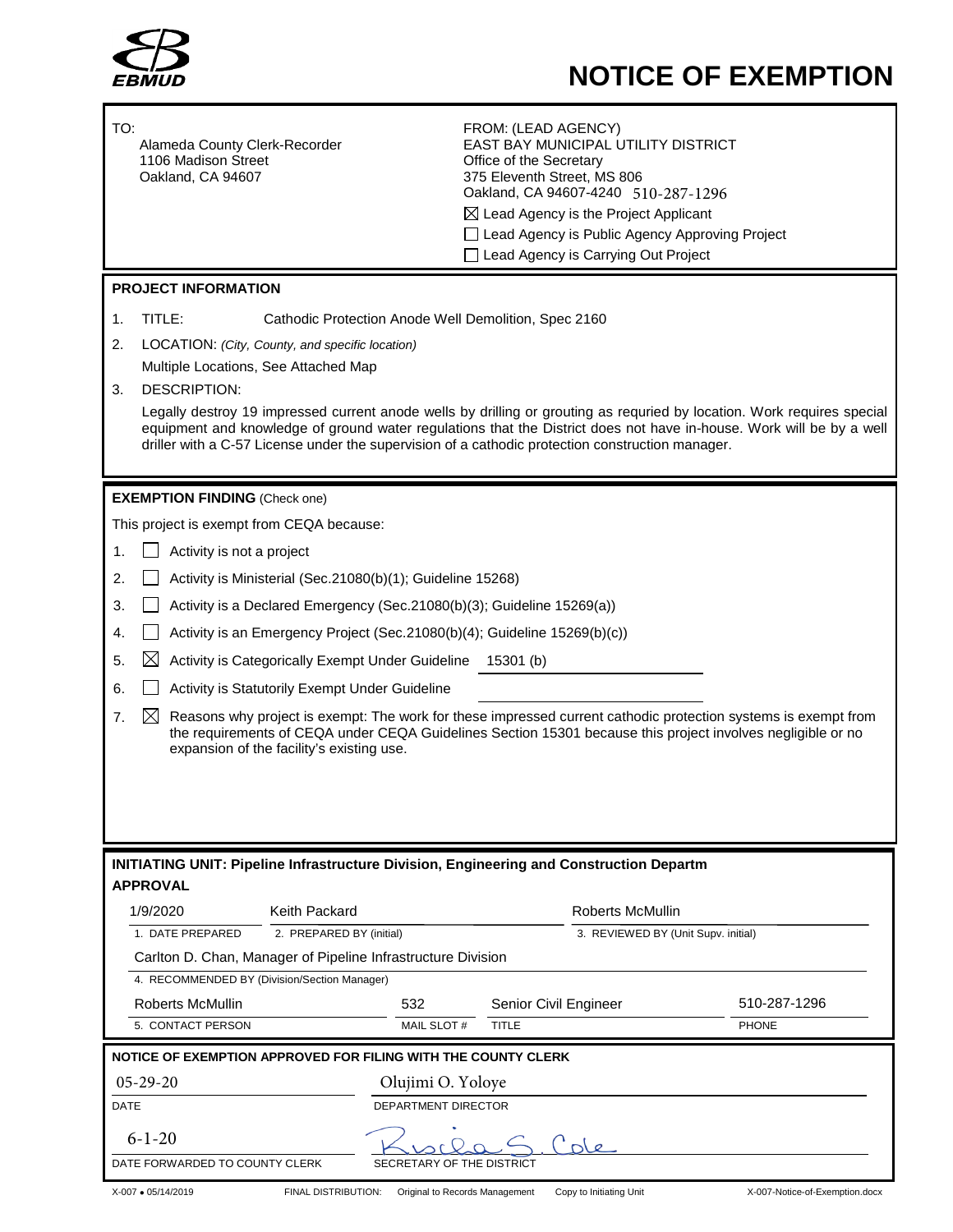## **Attachment A Cathodic Protection Anode Well Demolition Project Alameda County**

## **Project Description**

The Cathodic Protection Anode Well Demolition Project (Project) will destroy impressed current anode wells that have exceeded the useful life of the anodes. The anode wells were installed for corrosion protection of small diameter mortar lined and coated steel (ML&CS) pipelines. A contractor with a C-57 Well Driller license will destroy the anode wells in accordance with the California Department of Water Resource's California Well Standards. The anode wells are within the District service area under the jurisdiction of Alameda County Public Works Agency, and the City of Berkeley.

## **Site Characteristics**

The 13 demolition sites are located within city streets and right-of-ways in Alameda County as indicated in the attached Project Site Location Map. The Project will destroy 19 anode wells, where some destruction sites have more than one anode well that will be destroyed.

### **Purpose**

The purpose of the Project is to abandon obsolete cathodic protection stations by destroying anode wells and removing rectifiers.

## **Operational Impacts**

Implementation of this Project will not affect the operation of the EBMUD's water system.

## **Permits**

The Contractor will obtain permits for the anode well destruction, traffic control, and encroachment for work within city streets and right-of-ways.

#### **Public Considerations**

The anode well destructions will occur in residential and commercial areas and the Contractor is required to provide traffic control for all locations. The Project includes standard EBMUD policies and procedures to minimize noise, ground vibration, and dust. Work will occur according to the work hours provided by the city or county permit conditions.

## **Schedule**

Construction is scheduled to begin summer of 2020 and be completed within four months.